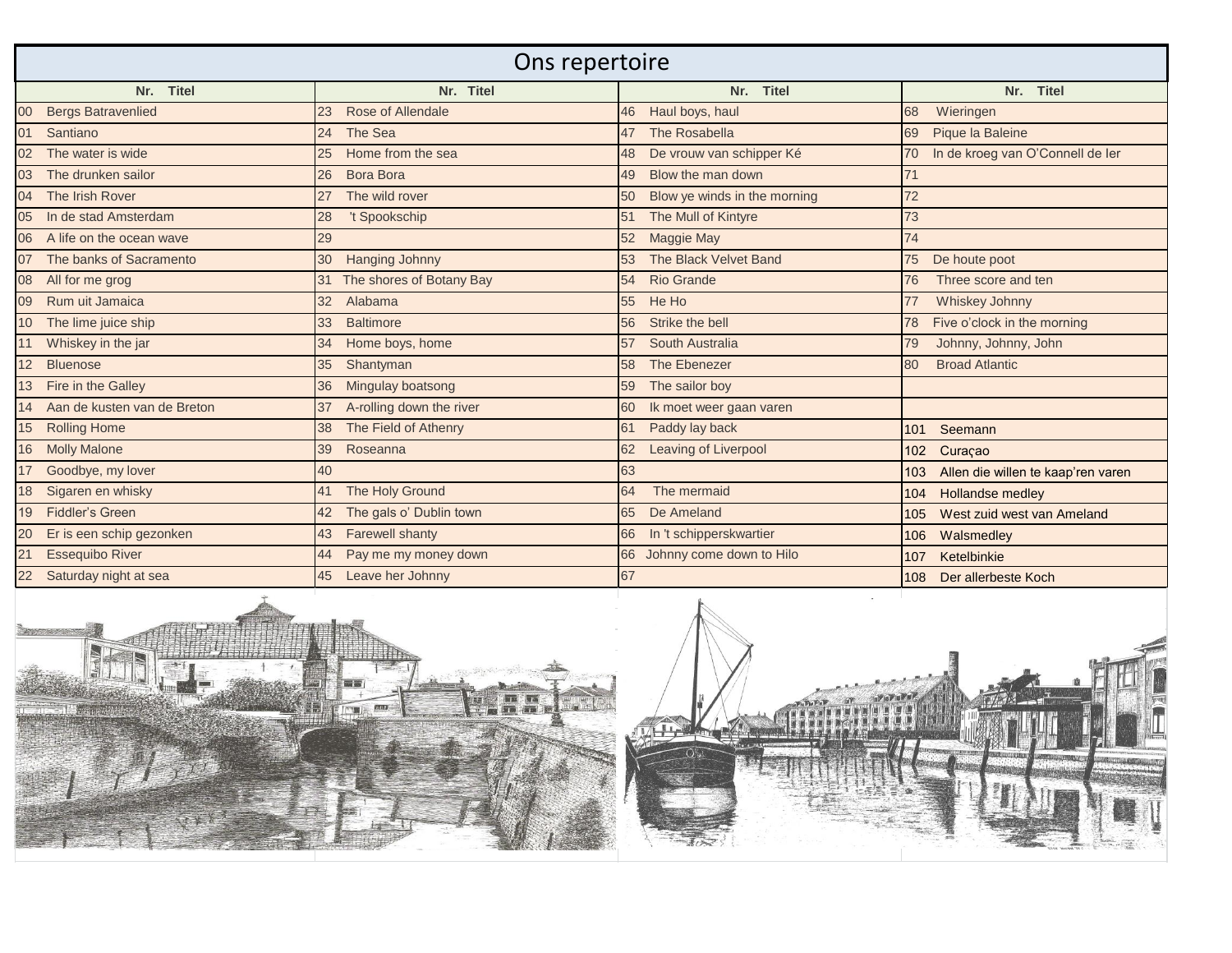| A chateterizigide sopui huis (Dee GGebbe) e) | OQuddecbiimnem Imaxeem |
|----------------------------------------------|------------------------|
|----------------------------------------------|------------------------|